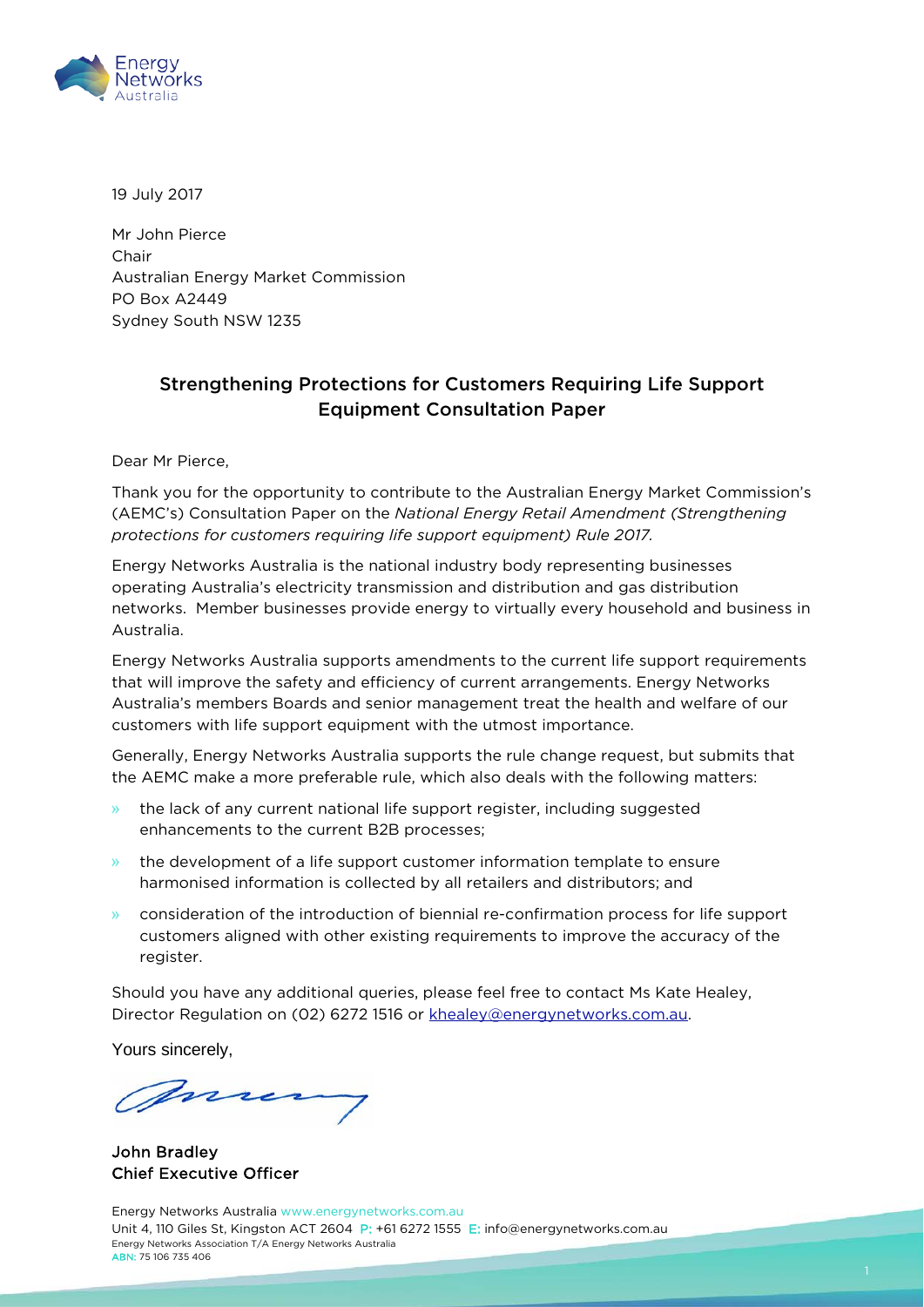**Consultation Paper on strengthening protections for customers requiring life support equipment** 19 July 2017

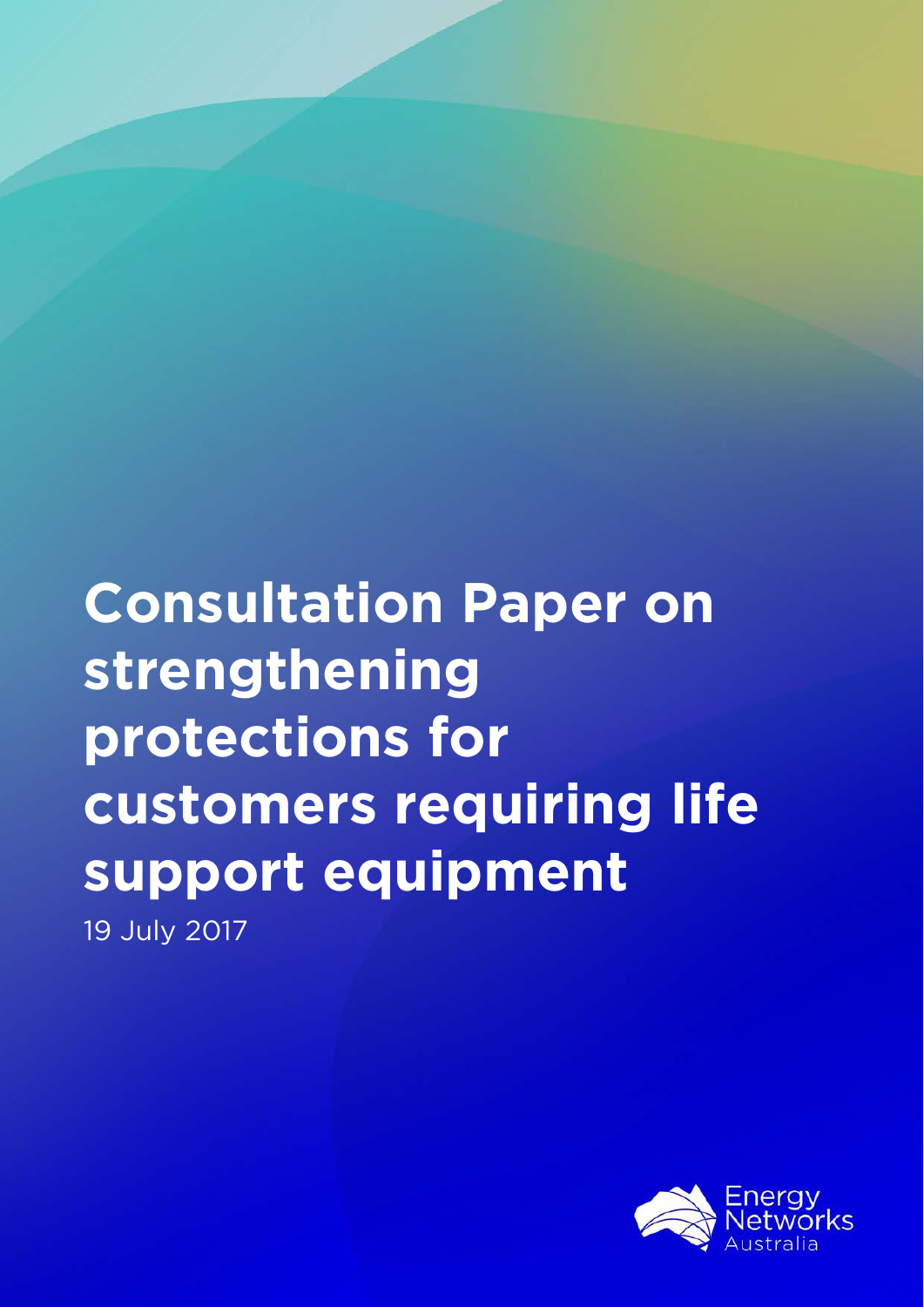

# Background

Energy Networks Australia is the national industry body representing businesses operating Australia's electricity transmission and distribution and gas distribution networks. Member businesses of Energy Networks Australia provide energy to virtually every household and business in Australia.

# **Overview**

Energy Networks Australia welcomes the Australian Energy Market Commission's (AEMC's) consideration of the *National Energy Retail Amendment (Strengthening protections for customers requiring life support equipment) Rule 2017*.

Energy Networks Australia supports amendments to the current life support requirements that will improve the safety and efficiency of current arrangements. Energy Networks Australia's members Boards and senior management treat the health and welfare of our customers with life support equipment with the utmost importance.

Generally, Energy Networks Australia supports the rule change request, but submits that the AEMC make a more preferable rule, which also deals with the following matters:

- » the lack of any current national life support register, including suggested enhancements to the current B2B processes;
- » the development of a life support customer information template to ensure harmonised information is collected by all retailers and distributors; and
- » consideration of the introduction of biennial re-confirmation process for life support customers aligned with other existing requirements to improve the accuracy of the register.

Energy Networks Australia also supports the timeframes and processes for the registration and deregistration of customers from the life support register, however customers should not have an infinite period in which to provide a medical certificate and should be limited to one extension period of 30 days beyond the time periods set out in the Consultation Paper.

Further detail on these matters is set out below and forms the basis of Energy Networks Australia's submission.

Responses to the AEMC's questions are set out in Appendix A.

#### The growing number of life support customers

Energy Networks Australia agrees with the rule change proponent, the Australian Energy Regulator (AER), that life support registers have grown and have become increasingly inaccurate. As the AER correctly states, businesses experience increased compliance costs as the numbers of customers flagged as having life support equipment grows. Recent customer surveys undertaken by distribution businesses showed that 10% - 30% of their recorded life support customers were inaccurate.

Energex and Ergon Energy are also currently undertaking an audit and are finding that around 10% of customers registered as requiring life support equipment no longer require life support registration.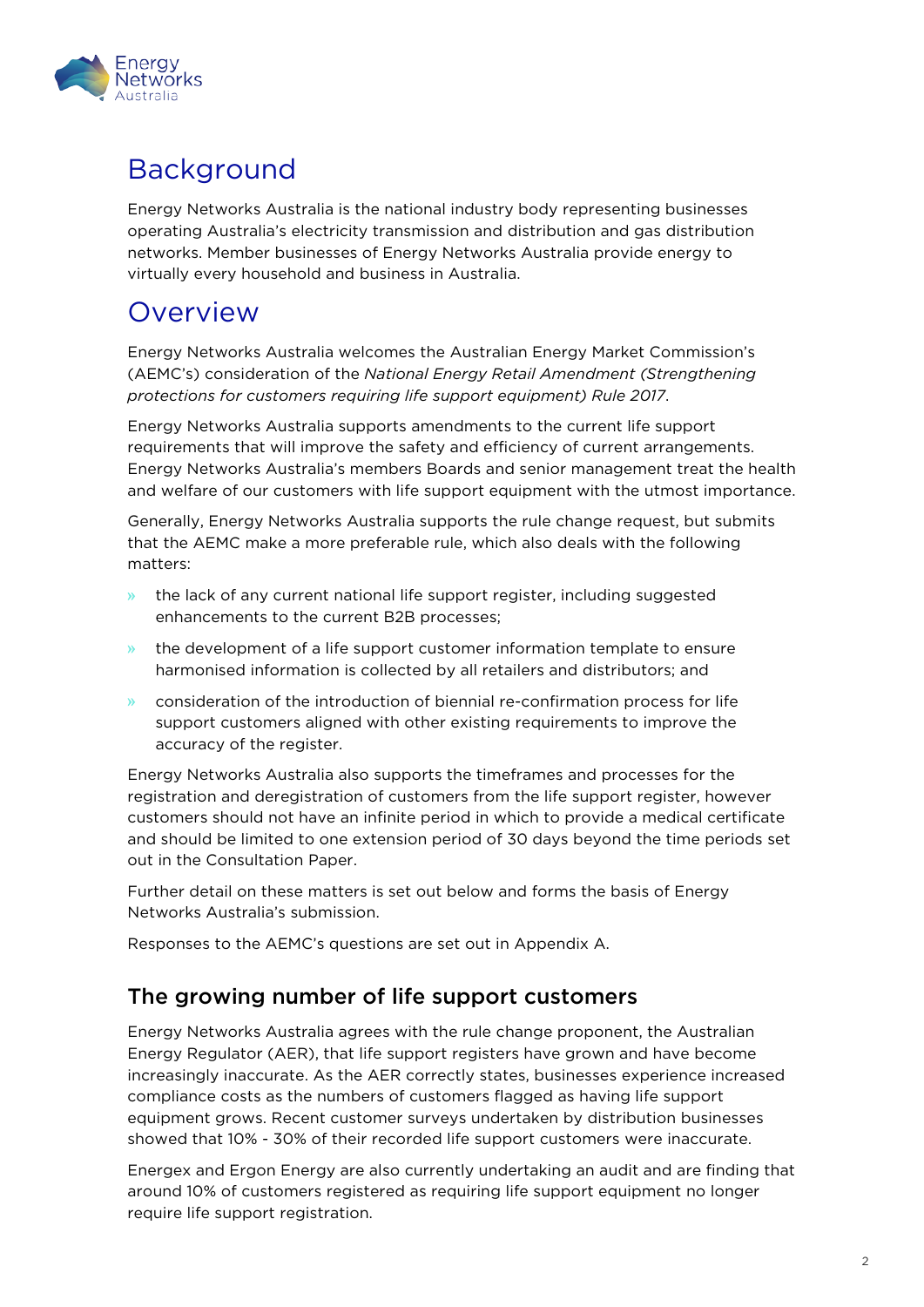

#### A national life support register

Throughout the AER's rule change request and the AEMC's Consultation Paper there is frequent reference to a life support customer register or registers. At the current time, no such register exists in the National Electricity Market (NEM) or National Gas Market (NGM). Electricity customers are instead flagged as life support customers through B2B process.

In the context of the AER's pre-lodgement rule change consultation, the industry has supported the possibility of upgrading B2B processes to include additional fields that would allow more comprehensive life support customer information to be recorded.

It is important that privacy considerations are taken into account in any possible register arrangements.

#### Definitions and information requirement

The current National Energy Retail Rules (Rules) do not require the identity of the life support customer to be disclosed, so retailers and distributors often only have the name of the account holder.

It is important for distributors to know the identity and contact details of the life support customer and if necessary, their carer's name and contact details. Fixed and mobile phone numbers as well as email addresses are important contact methods. Current industry B2B rules do not oblige retailers to supply all contact details to distributors. Energy Networks Australia recommends that the AEMC mandate that retailers supply email address and mobile phone details as a "required" obligation for all customers and a mandatory requirement for life support customers.

With regards to the current definition of life support equipment, our members report that the flexibility afforded to medical practitioners in the definition of life support equipment to include "any other equipment that a registered medical practitioner certifies as requiring for a person residing at the customer's premises for life support" may be leading to a significant expansion of the life support customer register.

This is a wide-ranging category, which may see some equipment that is required intermittently or to improve quality of life, but which may not, strictly speaking, be required for life support purposes being included and certified as life support equipment. Networks regard the safety of customers as a primary priority. Distribution businesses seek the best way to ensure that inadequate information does not lead to decisions that put customers at risk, or affect the reliability and security of supply.

Energy Networks Australia suggest that a further education program with Doctor's via the Australian Medical Association may be appropriate to ensure that only those with genuine life support requirements are certified as such and that this certification makes it clear whether the life support requirement is for electricity or for gas.

In early consultation prior to the lodgement of the rule change Energy Networks Australia suggested to the AER that it would be useful to develop a template to ensure all retailers and distributors collect harmonised and consistent information on life support customers. Energy Networks Australia considers this would represent best practice, and requests that the AEMC rule change requires development of such a template. It would be desirable for the AEMC to work with State Governments so that the form can also be used to apply for relevant life support payments if necessary.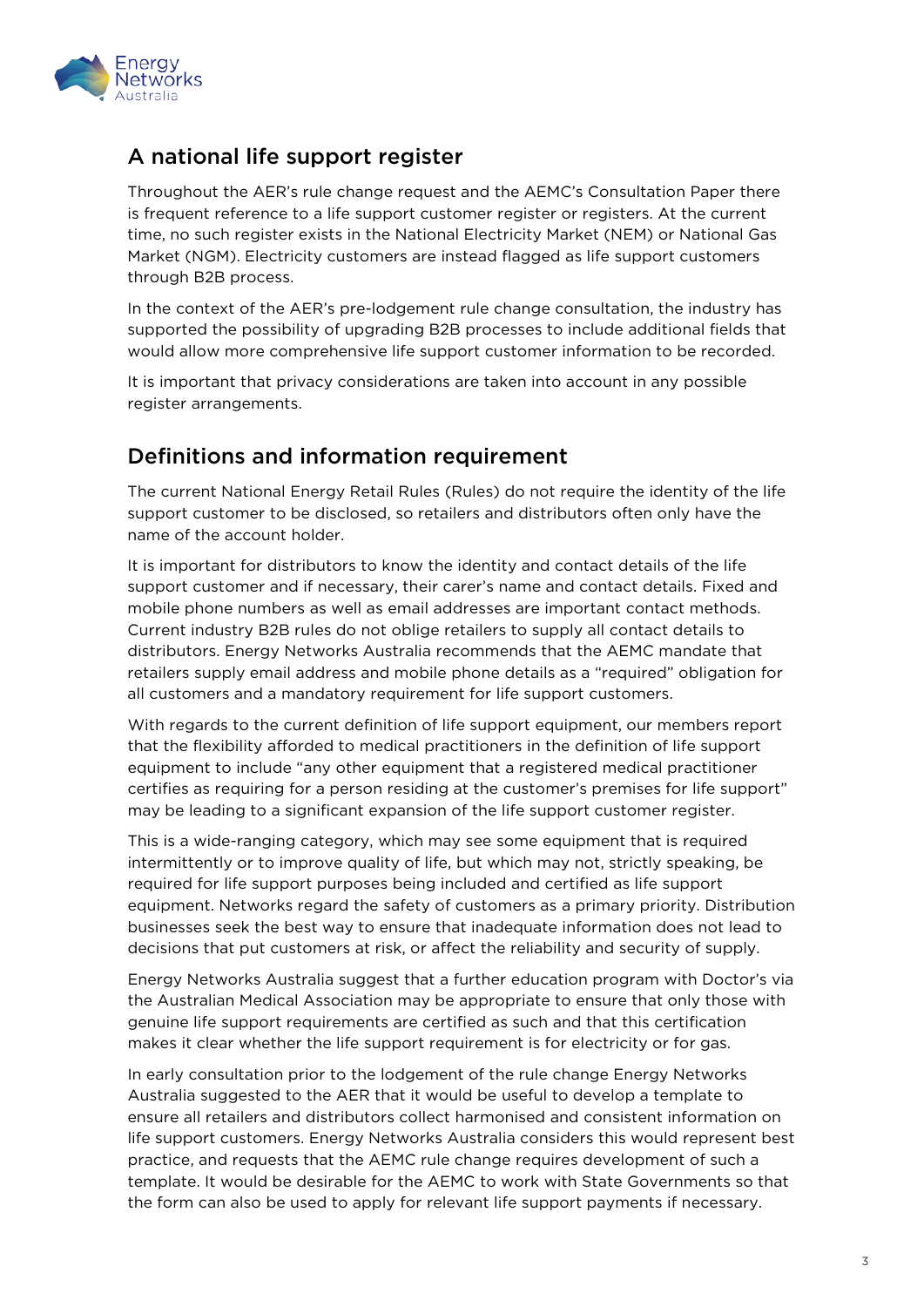

### Ensuring valid registrations to promote safe outcomes

The AER reports that in some cases life support customers may not have been correctly advised of the requirement for them to provide medical confirmation in order to receive the life support protections. Energy Networks Australia would support strengthening the Rules to ensure customers receive all necessary information.

## Support of changes to allow immediate protection for life support customers

Energy Networks Australia's members support suggested amendments to the Rules that will allow a life support customer to be immediately flagged as soon as a retailer or distributor is informed of the customer's life support needs. We also support these customers receiving appropriate life support protections as an interim measure, pending subsequent confirmation of their life support customer claim via appropriate medical certification. However, removal of life support registration should be mandatory if the customer does not provide the required medical confirmation.

# Qualified support of the proposed medical confirmation process

Energy Networks Australia supports the proposed new medical confirmation process that would occur over 65 days and include two confirmation reminder notices. We support one extension of 30 calendar days.

We note that the current proposed wording requires at least one extension for a minimum of 30 days. The vagueness in the definition means a retailer or distributor could be required to give multiple extensions without a maximum term. Energy Networks Australia requests that the AEMC provide definitive timeframes for this process otherwise, this process may, in some cases, be extended for an indefinite period.

Furthermore, the Rules should not preclude confirmation reminder notices being sent electronically.

# Notification timeframes with customers should clarify business days

The AER proposed rules have a number of retailer or distributor customer notifications. Ideally, these could be met via electronic means but if this were not an option, the timeframes need to be more reflective of Australia Post delivery arrangements. Regular mail has a delivery of 2-6 business days, priority post 1-4 business days at 1.5 times the price, registered mail 2- 6 business days and 5 times the price or express mail, next business day and 6 times the price.

For example, the drafting in Rule 124 (1) (b) requires that no later than 5 days after customer advice, the customer must be provided with certain information. The drafting should reflect that the customer might wish to be provided with written posted information and a period of six business days would be more reflective of the timeframes provided by Australia Post using cost effective priority postage and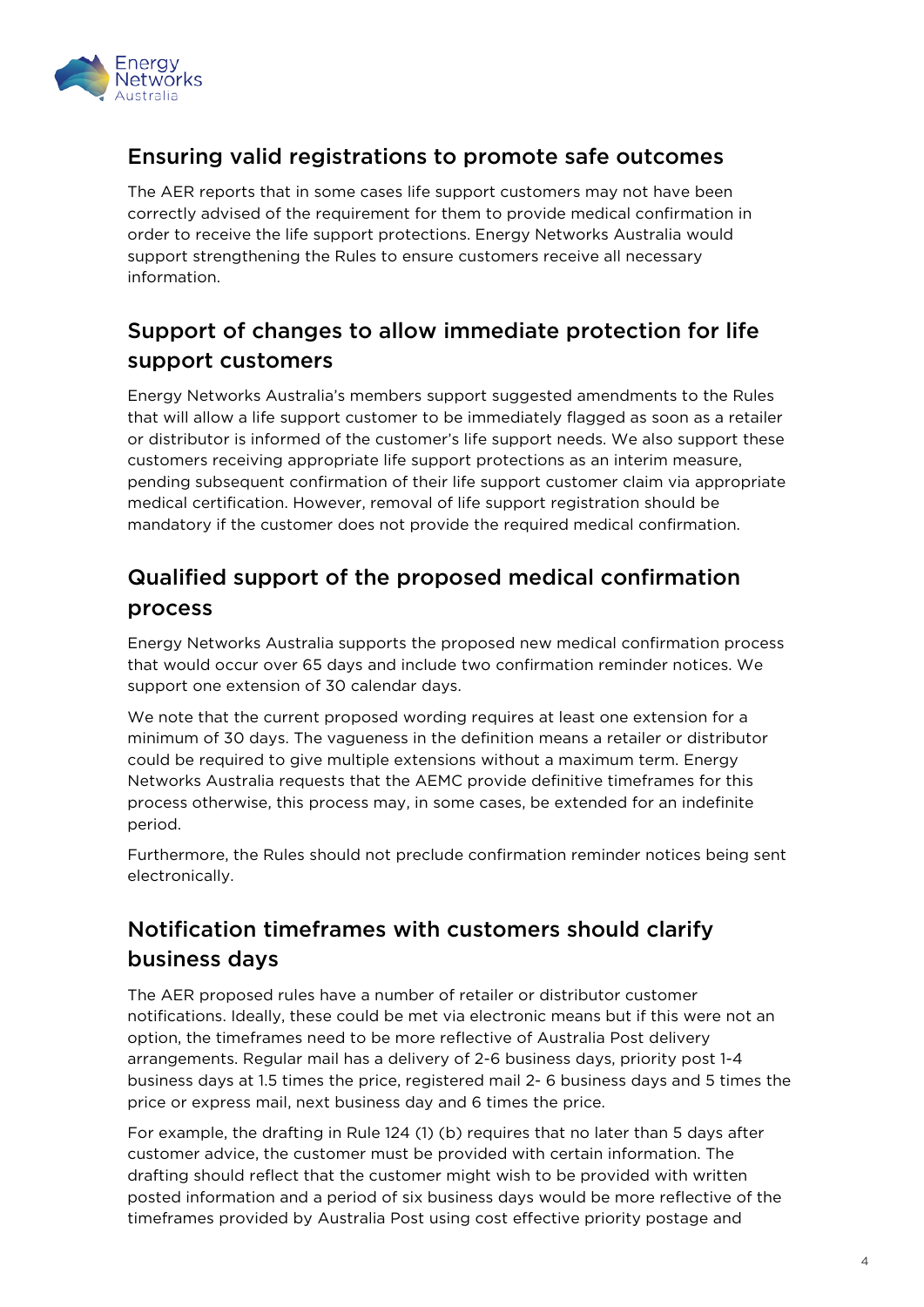

allowing one business day for the business to ensure that the information was collated and posted to the customer.

Energy Networks Australia suggests that the drafting in the following clauses be amended from five days to six business days – 124 (1) (b), 124(2) (b), 124 (3) (b), 124 (4) (b). Similarly interactions with the customer in 125 (7) (a), 125 (8) (a), 125 (9) (a) (i) and (b) (i), 125 (10) (a) (ii) and (second) (a) (i) should refer to the 2 or 3 day notification requirements as business days. This would allow more efficient interactions with customers during weekdays to confirm de-registration of life support status.

## Support for the proposed deregistration of premises requirements

Energy Networks Australia's members support the AER's deregistration of premises amendments at Clause 125 (1) (a). We support amendments to the Rules which will allow the retailer to deregister a customer if, after having followed the prescribed confirmation processes, the customer fails to provide the required medical confirmation. This process will allow retailers to prioritise the needs of current confirmed life support customers. Energy Networks Australia does not support distributors managing this confirmation process.

We also support the AER's deregistration of premises amendments at Clause 125 (1) (b). Some customers advise that for a range of reasons, life support protection is no longer necessary at a premises e.g. the life support customer has moved, died, or no longer requires life support equipment. In these circumstances, it should be permissible for the retailer or distributor to deregister the premises.

As noted above, following an extensive checking process, should a customer still fail to provide medical confirmation then Energy Networks Australia supports a mandatory deregistration process.

Energy Networks Australia does not support the AER's proposed 2-step process in Clauses 125 (9) and (10) whereby the retailer (or distributor) contacted by the customer has to refer the matter to the other party (either the retailer or the distributor respectively). Once the customer has advised that life support is no longer required at that premises, the retailer or distributor contacted by the customer should refer this advice on to the other concerned party (retailer or distributor) to trigger the deregistration process. It is unnecessary and inefficient for customers to be contacted by both their retailer and distributor seeking confirmation of the same information.

Another option, which would improve the accuracy and currency of the life support information, was for the Rules to require that life support customers be required to confirm their ongoing need for life support arrangements via confirmation from a medical practitioner every two years. This approach would align with various jurisdictional concession arrangements, for example, the New South Wales (NSW) Life Support Rebate must be applied for every two years. This requirement would be unlikely to impose an additional cost on the life support customer, as if they are life support customers, it is likely that they will need to see their medical practitioner regularly and certification would only be required once every two years.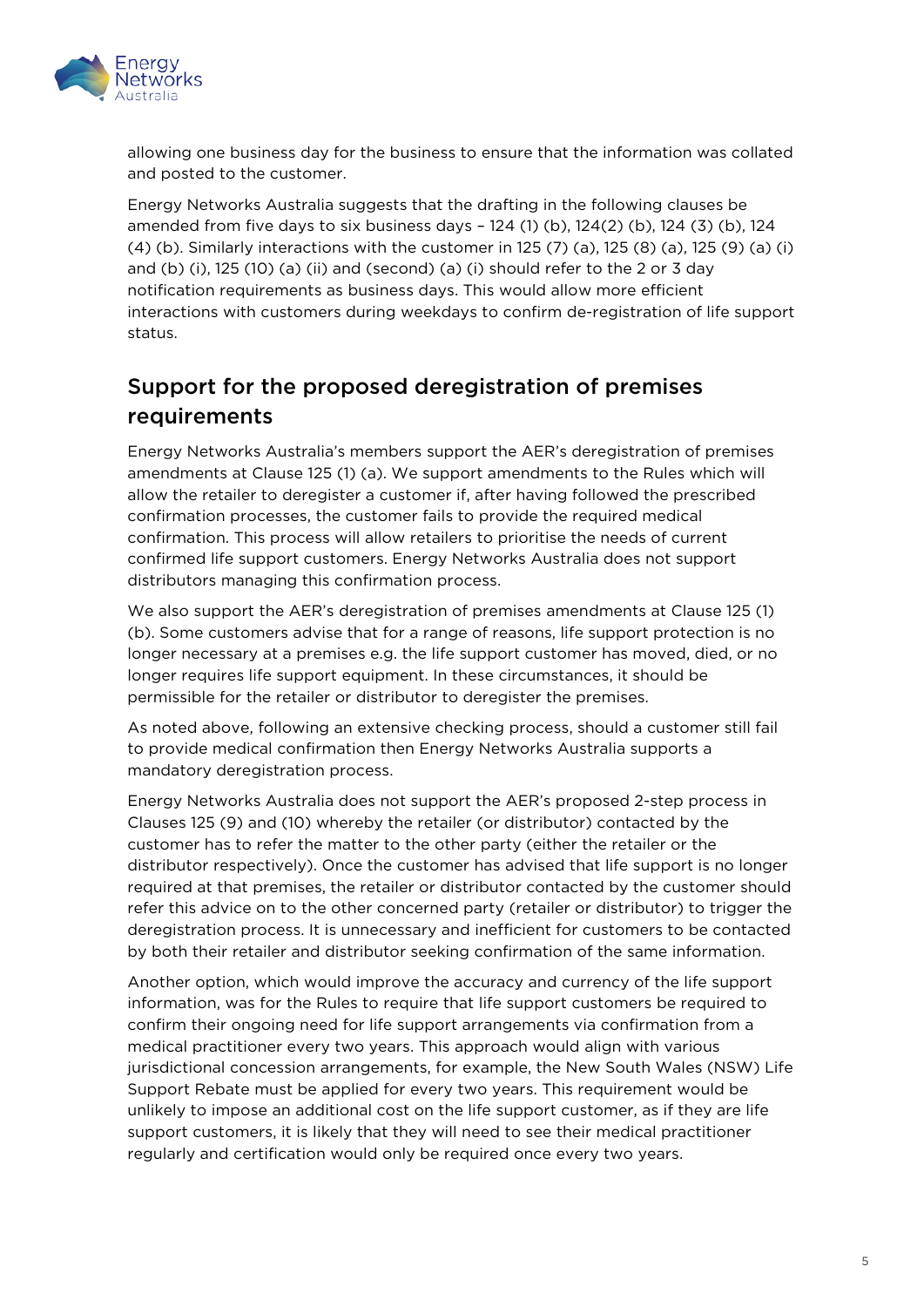

# Appendix A

# Response to the questions raised by the AEMC

## Has the AER accurately characterised the problems with the life support rules?

The AER has accurately characterised a subset of the problems associated with the current life support rules, but its rule change request does not deal with all the issues raised by retailers and distributors during consultation with the AER on the life support Rules during 2016. These are discussed above.

## Please provide any information you have on the size of life support registers and how these have changed over time.

Our members report that the number of people flagged as life support customers has grown significantly in recent years.

- » CitiPower and Powercor have seen a 65% growth in life support customers since 2012.
- » For Jemena, 2442 premises are currently registered as requiring life support compared to 1835 in 2015 and 963 in 2010.
- » AusNet Services currently have approximately 5,000 life support customers. Two years go (July 2015) the total number was 3,280. This increase (roughly 53%) has occurred despite our increased efforts to reduce the numbers by auditing the customers by:
	- validating life support customers prior to each planned outage;
	- annual audits of life support customers that involving calling customers and sending a summary of results to retailers; and
	- sending details of life support customers that life support registration is no longer required to the appropriate retailers.

Retailers are asked to audit AusNet Service's list, remove incorrect registrations and send AusNet Services B2B transactions confirming the removal of the life support arrangements.

- » Ausgrid has a population of 25,508 life support customers on its network, an increase of more than 30% since 2014.
- » Endeavour Energy's life support registrations at May 2017 is 20,824. There has been a 25% increase in the number of registrations in the four years from 2014 to 2017. The year on year average increase is 8% over the same period.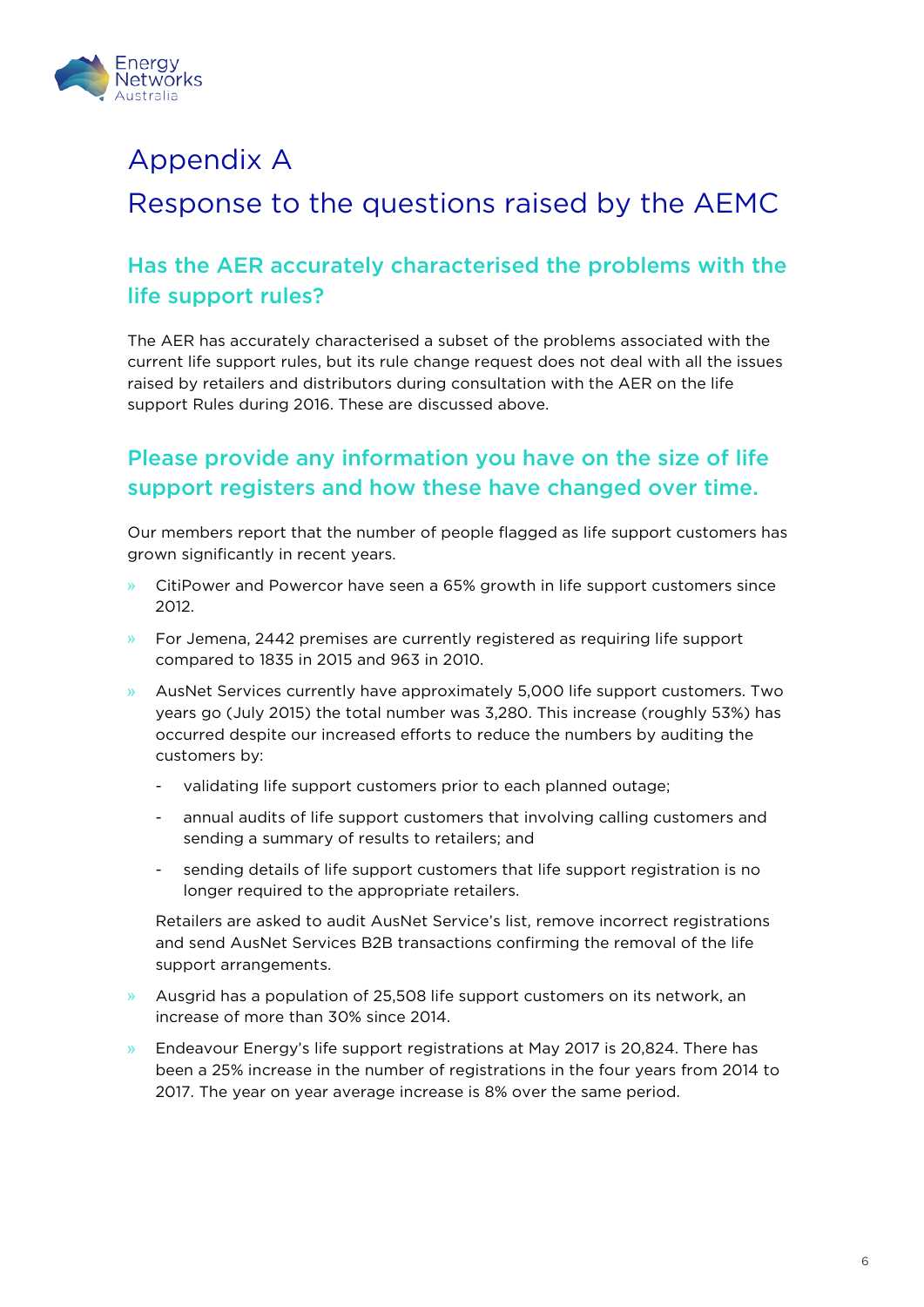

# Are the registration obligations proposed by the AER efficient and do they provide greater certainty and transparency for consumers and businesses? Are there more preferable arrangements?

Energy Networks Australia supports most of the AER's suggested reforms, however the AER's rule change leaves a number of issues unresolved. We request that the AEMC also consider these issues, discussed in this submission, during the rule change process.

The registration obligations proposed by the AER provide sufficient certainty and transparency for consumers and businesses. However, Energy Networks Australia considers it is more efficient to assign registration of customers with life support equipment exclusively to retailers because rarely do customers register through distributors.

# Are the notification arrangements between retailers and distributors sufficient to achieve the requirement of keeping registers up to date?

Retailers and distributors should both be responsible for maintaining the accuracy of the register. In some circumstances, this may involve retailers deregistering customers who do not provide medical certification, or retailers or distributors deregistering customers who request their removal from the register. Retailers should manage the initial certification process, as retailers are the primary party with a relationship with the customer. When a customer wants to connect their electricity or gas, their first point of contact is their retailer. Their retailer will make them aware of the life support arrangements. Many customers are not even aware of the identity of their distributor, as the commercial relationship is managed through the retailer. There are also potential privacy issues involved.

Inaccuracy in the life support information affects both retailers and distributors. It can be very difficult to plan works to undertake repairs if there are a large number of life support customers in an area. If some of these customers do not in fact require life support arrangements, it makes scheduling works easier and may reduce the complexity of the works and consequently the overall time taken to complete the works.

# As a retailer or distributor, what additional costs would you incur to comply with the changes proposed to the registration process?

There may be potentially higher administration costs to manage increased volumes if the distributor becomes the registration owner for an increased number of registrations.

Dependent on the AEMC's final rule change requirements, there may also be fixed costs associated with making any required system changes and any new staff training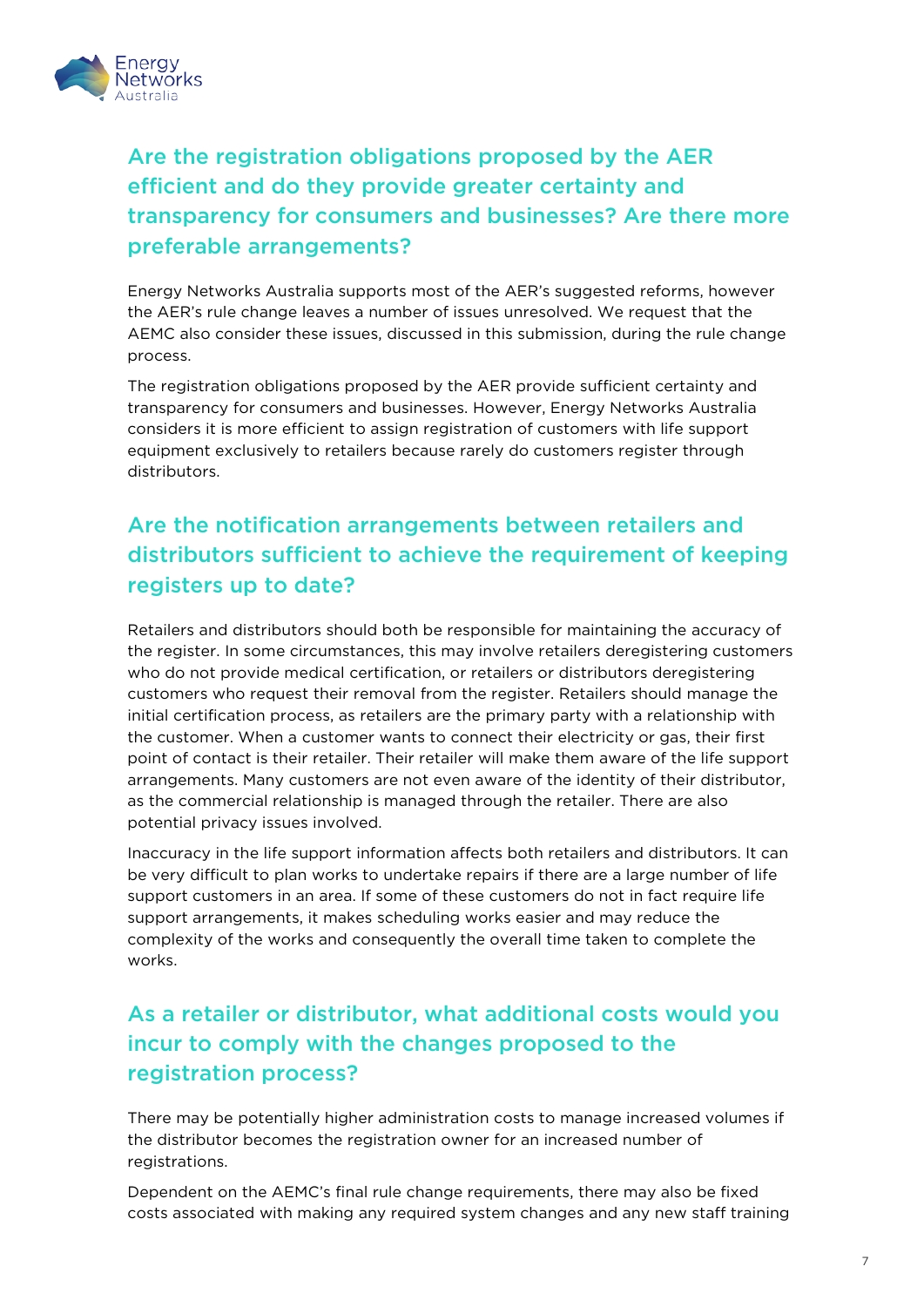

requirements. These costs would be incurred regardless of the number of life support customers.

## Does the information pack proposed in the rule change request provide the appropriate information?

Yes. The information pack proposed in the rule change request provides the appropriate level information. The medical confirmation form could fulfil the same purpose as our proposed template. The confirmation form (or template) should include:

- both the account holder's name and the life support customers name (if different);
- » the property and supply address (if different) and national metering identifier (NMI) or meter installation registration number (MIRN);
- » the life support customers contact details including phone numbers (home and mobile) and email address;
- » carer's name and contact details (if relevant);
- » the life support equipment installed; which fuel type does the life support equipment use? This is to ensure that if the customer has a dual fuel contract, that only the one or both distributors is notified, e.g. electricity or gas distributor or both depending on the life support equipment's fuel use. Ensuring that the correct distributor is notified, will increase the accuracy of the life support register and reduce compliance costs for all parties;
- » the date from which the customer requires supply to premises for the purposes of the life support equipment; and
- » certification from a registered medical practitioner confirming that a person residing or intending to reside at the customer's premises requires life support equipment.

It should be noted that the information collected might be sensitive and need to be treated carefully in accordance with relevant obligations under the *Privacy Act 1988*. Energy Networks Australia considers that customers should provide consent for necessary information to be shared between retailers and distributors.

As stated above, virtually all customers contact their retailer to arrange their power or gas supply, so it is appropriate that the retailer manages the provision of the information pack.

# Is the medical confirmation process proposed in the rule change request appropriate for consumers, retailers and distributors?

The medical confirmation process as proposed by the AER is appropriate.

Whilst there will be an additional cost involved, it is vital to protect vulnerable life support customers, and also important to protect the accuracy and currency of the register, so it is our opinion that these costs are necessary and not disproportionate in